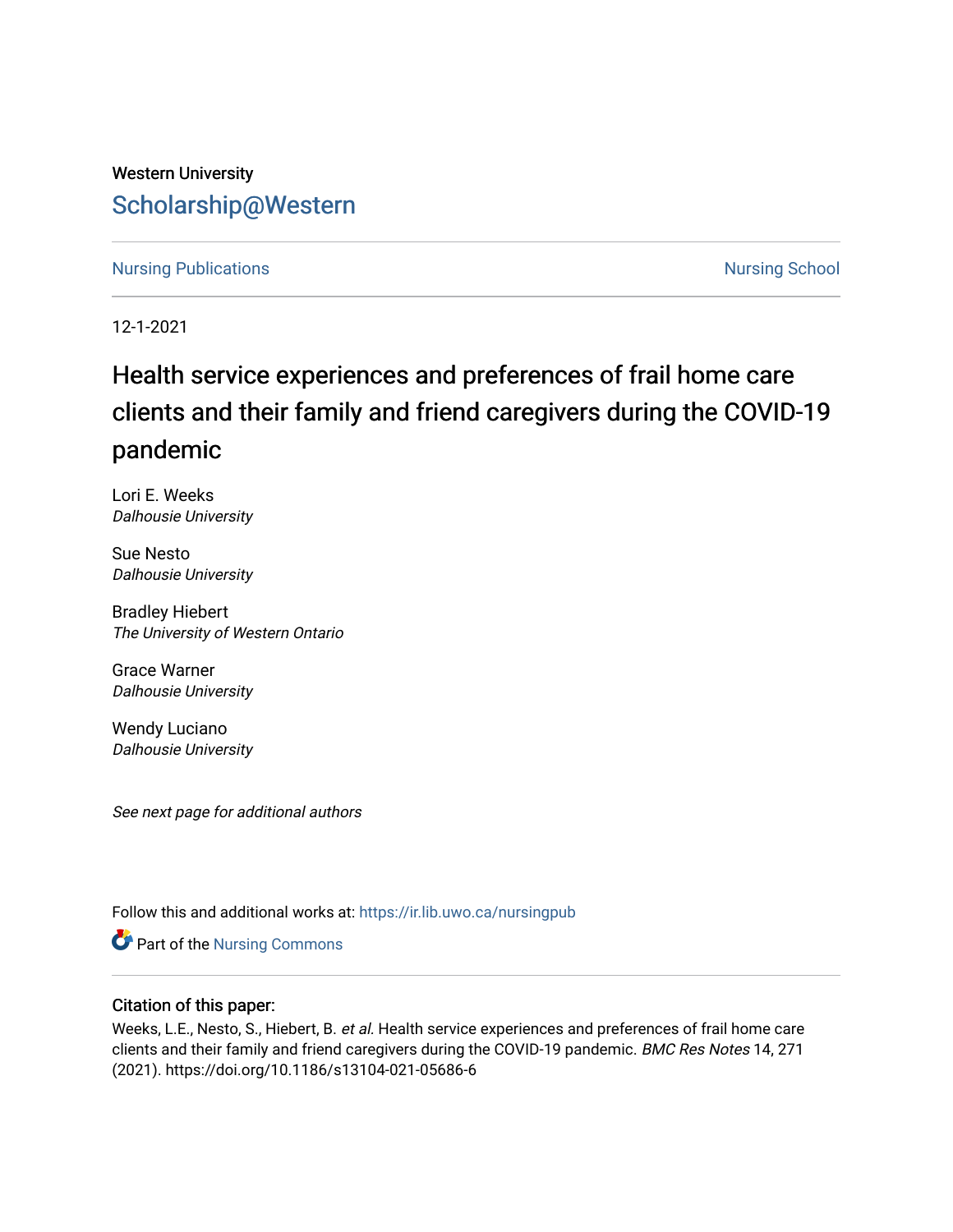## Authors

Lori E. Weeks, Sue Nesto, Bradley Hiebert, Grace Warner, Wendy Luciano, Kathleen Ledoux, and Lorie Donelle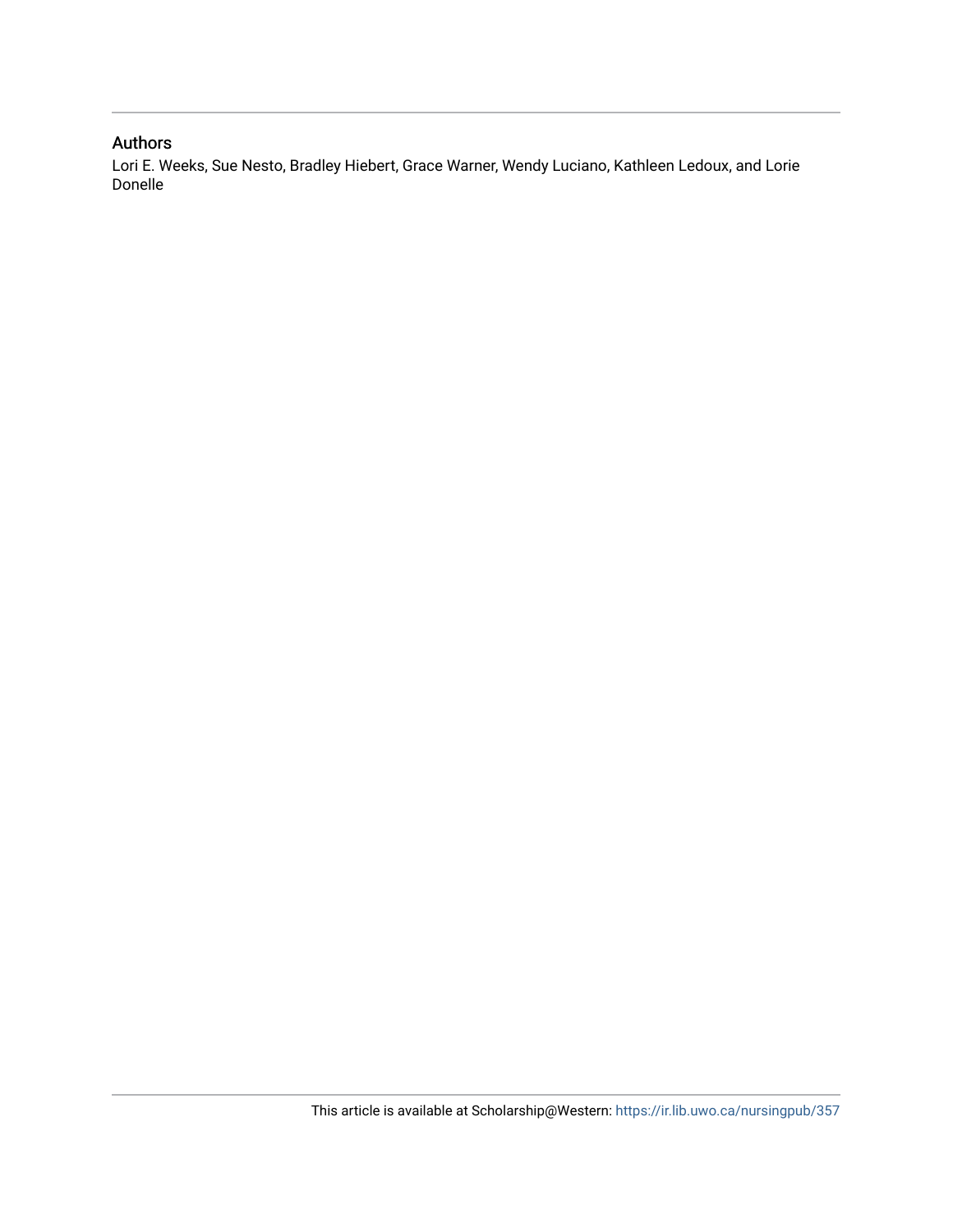## **RESEARCH NOTE**

## **Open Access**



# Health service experiences and preferences of frail home care clients and their family and friend caregivers during the COVID-19 pandemic

Lori E. Weeks<sup>1\*</sup><sup>®</sup>[,](http://orcid.org/0000-0001-5334-3320) Sue Nesto<sup>2</sup>, Bradley Hiebert<sup>3</sup>, Grace Warner<sup>2</sup>, Wendy Luciano<sup>2</sup>, Kathleen Ledoux<sup>3</sup> and Lorie Donelle3

## **Abstract**

**Objective:** The COVID-19 pandemic has brought about a major upheaval in the lives of older adults and their family/ friend caregivers, including those utilizing home care services. In this article, we focus on results from a qualitative component added to a pragmatic randomized controlled trial that focuses on the experiences of our study participants during COVID-19. A total of 29 participants responded to the COVID-19 related questions focused on their health services experiences and preferences from March-June 2020 including 10 home care clients and 19 family/ friend caregivers in the provinces of Ontario and Nova Scotia, Canada.

**Results:** Many participants were afected drastically by the elimination or reduction of access to services, highlighting the vulnerability of home care clients and their caregivers during COVID-19. This took an emotional toll on home care clients and increased the need for family/friend caregiver support. While many participants expressed reduced desire to utilize residential long-term care homes, some caregivers found that passive remote monitoring technology was particularly useful within the COVID-19 context. Our results provide important insights into the ways the older adults and their caregivers have been afected during the COVID-19 context and how to better support them in the future.

**Keywords:** COVID-19, Remote monitoring, Home care, Older adults, Frailty

### **Introduction**

The COVID-19 pandemic has brought about a major upheaval in the lives of older adults and their family/ friend caregivers [\[1](#page-6-0)] including highlighting the vulnerability of older adults living in long-term care (LTC) homes [[2\]](#page-6-1). Many community-dwelling frail older adults are also at a high risk of morbidity and mortality and many have experienced a loss of services deemed nonessential that can contribute to feeling lonely and abandoned [[3\]](#page-6-2). We know little about the experiences of community-dwelling frail older adults and their caregivers during the pandemic.

Our research team is engaged in a pragmatic randomized controlled trial study, "Caring Near and Far," that is examining the efectiveness of passive remote monitoring technologies (RMT) for frail older adults receiving home care services defned as being likely to be admitted to a LTC home within the next 12 months. Passive RMT uses sensors that do not require any action by the individual for the system to work, as opposed to active RMT that requires individual participation, such as pushing a button. Information gathered from the sensors (e.g.,



© The Author(s) 2021. **Open Access** This article is licensed under a Creative Commons Attribution 4.0 International License, which permits use, sharing, adaptation, distribution and reproduction in any medium or format, as long as you give appropriate credit to the original author(s) and the source, provide a link to the Creative Commons licence, and indicate if changes were made. The images or other third party material in this article are included in the article's Creative Commons licence, unless indicated otherwise in a credit line to the material. If material is not included in the article's Creative Commons licence and your intended use is not permitted by statutory regulation or exceeds the permitted use, you will need to obtain permission directly from the copyright holder. To view a copy of this licence, visit [http://creativecommons.org/licenses/by/4.0/.](http://creativecommons.org/licenses/by/4.0/) The Creative Commons Public Domain Dedication waiver ([http://creativeco](http://creativecommons.org/publicdomain/zero/1.0/) [mmons.org/publicdomain/zero/1.0/](http://creativecommons.org/publicdomain/zero/1.0/)) applies to the data made available in this article, unless otherwise stated in a credit line to the data.

<sup>\*</sup>Correspondence: lori.weeks@dal.ca

<sup>&</sup>lt;sup>1</sup> School of Nursing, Dalhousie University, Halifax, NS B3H 4R2, Canada Full list of author information is available at the end of the article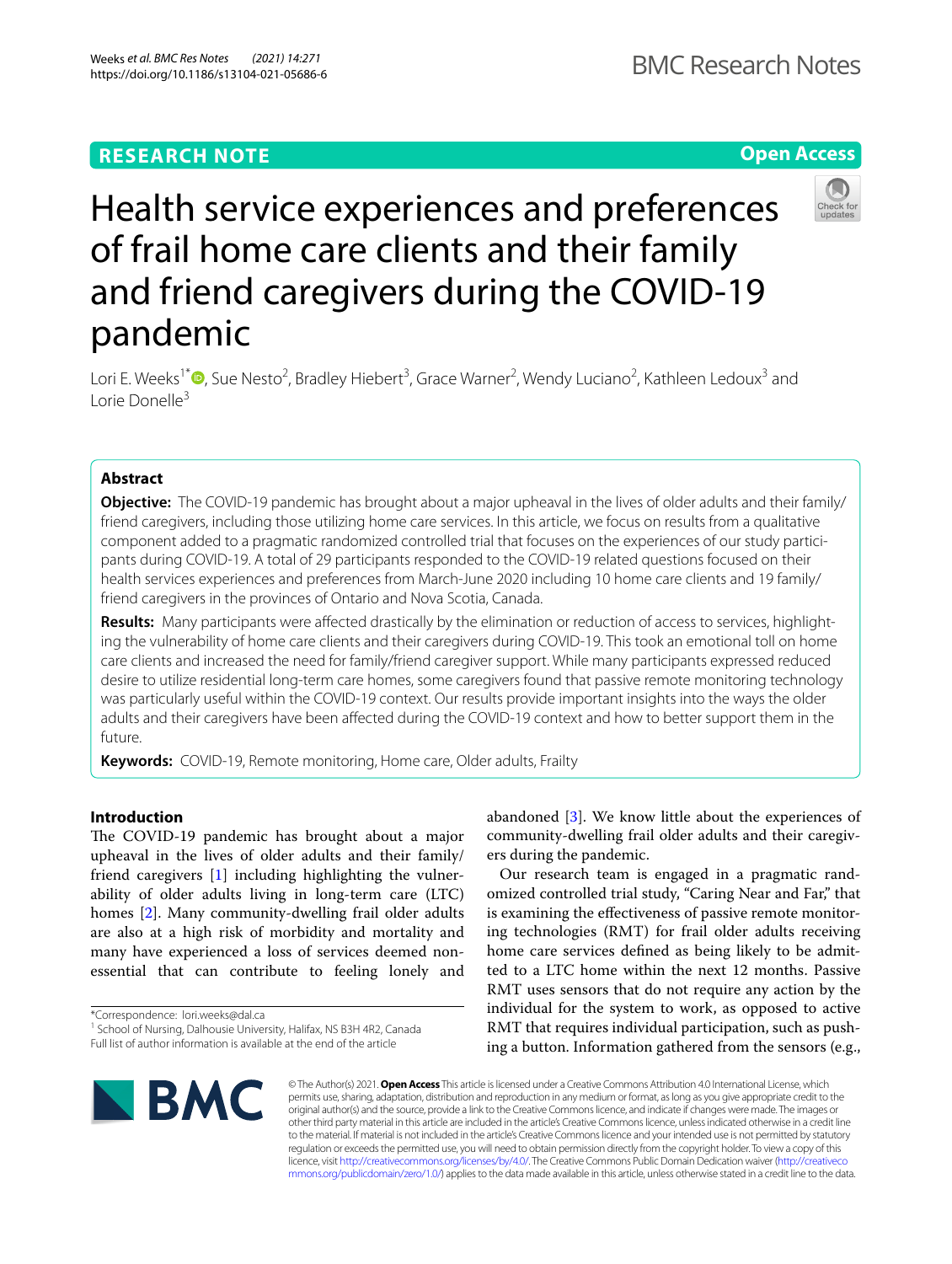motion sensors, cameras) is transmitted to a caregiver to alert them to a possible incident (e.g., a fall, wandering). Quantitative and qualitative data was collected from dyads of home care clients and their family/friend caregivers at three time points in the provinces of Ontario (ON) and Nova Scotia (NS), Canada. For further details on our study methodology, please see the published protocol [[4\]](#page-6-3).

The purpose of this study is to identify the health service experiences and preferences of frail home care clients and their family and friend caregivers during the COVID-19 pandemic. We address the following research questions:

- 1. How has the utilization of home and communitybased services been afected during COVID-19 for frail older adults and their caregivers?
- 2. What is the impact of changed access to services during COVID-19?
- 3. How has COVID-19 afected decisions and preferences about LTC placement?
- 4. How has the utilization of passive RMT been afected by COVID-19?

#### **Main text**

#### **Methods**

We invited home care clients and their caregivers to respond to our COVID-19 related questions either during regularly scheduled interviews as part of our larger pragmatic randomized controlled trial or during a separate interview.

#### *Data collection*

Research coordinators and research assistants conducted the interviews by telephone. Open-ended questions added to this study focused on understanding how our study participants have been afected by COVID-19, including their utilization and preferences of health services. These questions added approximately 10 to 30 min of interview time.

#### *Setting and recruitment*

A total of 29 participants volunteered to respond to the COVID-19 related questions from March-June 2020 including 10 home care clients and 19 caregivers. Home care clients' dependence on their family/friend caregivers was assessed by determining their risk of requiring higher levels of care according to the Mini Mental-State Exam [\[5](#page-6-4)] (to determine cognitive functioning) and the HARP Independent Activities of Daily Living assessment  $[6]$  $[6]$  (to determine physical functioning). These assessments indicated two home care clients were at elevated risk for requiring higher levels of care due to both cognitive decline and physical decline, six were at elevated risk due to physical decline, and two exhibited neither cognitive nor physical decline to the degree that would require elevated levels of care. The participants were located in ON ( $n=15$ ) and NS ( $n=14$ ). A total of 14 people interviewed were in the study intervention arm and 15 received usual care.

#### *Data analysis*

The interviews were transcribed verbatim and field notes were added by the interviewers. Through adapting a framework method [\[7](#page-6-6)] to guide our data analysis process, we deductively organized the qualitative results according to our 4 questions and then inductively identifed themes with each question utilizing thematic analysis [[8\]](#page-6-7). To ensure auditability, members of our research team involved in interviewing and managing qualitative data provided insights into important fndings emerging from the interviews.

## **Results**

See Table [1.](#page-3-0)

<span id="page-3-0"></span>

|  | <b>Table 1</b> Questions and themes |
|--|-------------------------------------|
|--|-------------------------------------|

| <b>Ouestions</b>                                                                              | <b>Themes</b>                                                   |
|-----------------------------------------------------------------------------------------------|-----------------------------------------------------------------|
| 1. How has the utilization of home and community-based services been affected during COVID-19 | Service cancellation                                            |
| for frail older adults and their caregivers?                                                  | Modified access with infection control practices<br>implemented |
| 2. What is the impact of changed access to services during COVID-19                           | Emotional and physical toll on home care clients                |
|                                                                                               | Increased need for family caregiver support                     |
| 3. How has COVID-19 affected decisions and preferences about LTC placement?                   | Less likely to want to go to LTC                                |
|                                                                                               | I will go if I have to                                          |
| 4. How has the utilization of passive RMT been affected by COVID-19?                          | Less utilization                                                |
|                                                                                               | No impact on utilization                                        |
|                                                                                               | Increased utilization                                           |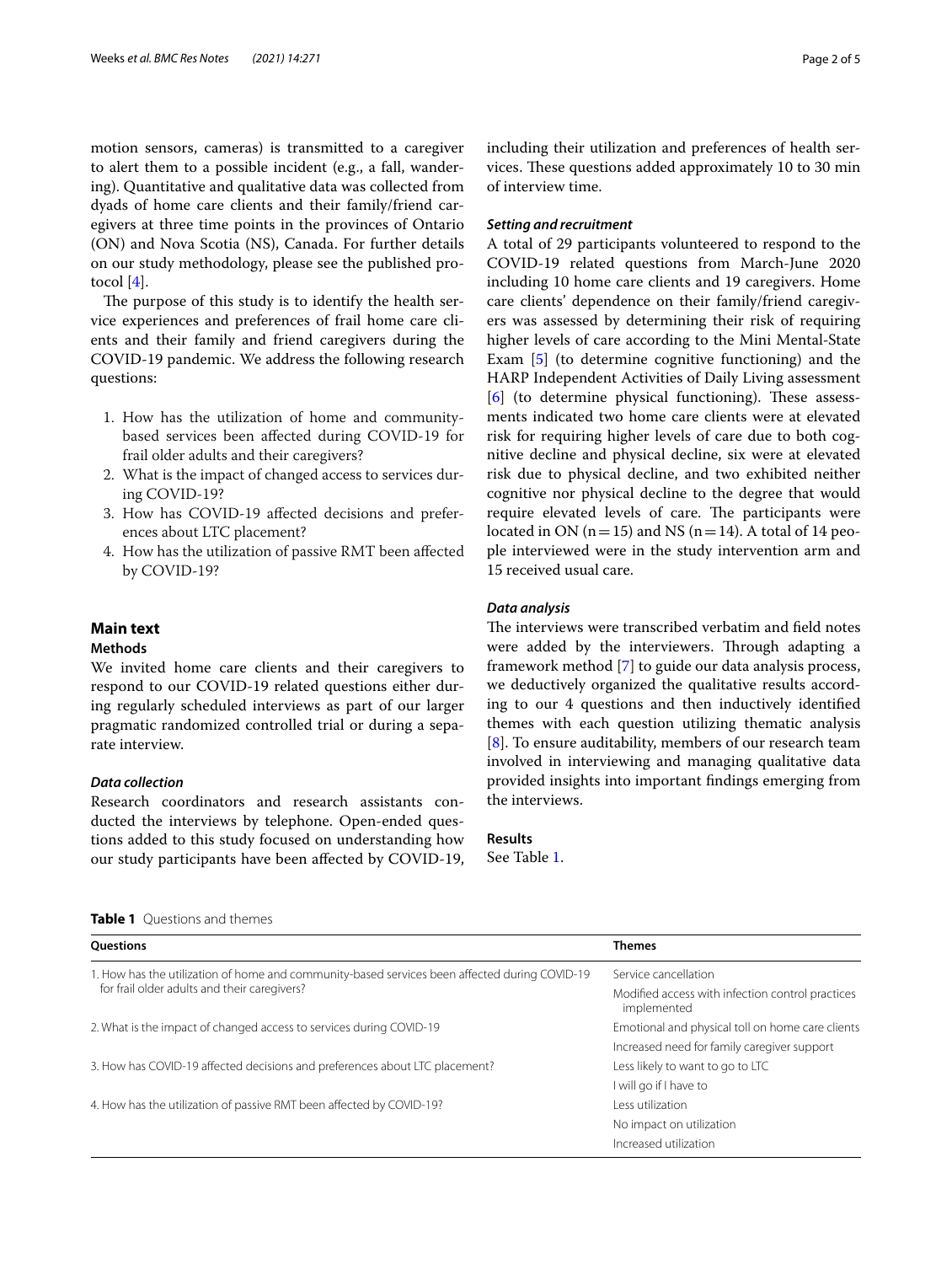#### *How has the utilization of home care services been afected during COVID‑19 for frail older adults and their caregivers?*

*Service cancellation* For many, the impact of COVID-19 on home care services resulted in the client or caregiver cancelling services for many reasons including: diferent home care workers being assigned to one client; home care workers also working in nursing homes; or having a homecare worker who tested positive for COVID-19. For some, canceling home care services was a mutual decision. "They ended up cancelling themselves. But we had talked to them beforehand…. I don't think that the homecare will come back until they're satisfed that things are safe" (NS client 212,155).

Other services in the home, such as respite were afected during COVID-19. "So we were actually the best part of two months with no help." (NS caregiver 222,154).

*Modifed access with infection control practices implemented* Some participants continued to receive home care services during the pandemic. "I respect that they put masks on and that they wear gloves too" (ON client 113,138). Home care agencies conducted screening prior to coming into a client's home. One participant established their own protocols to screen home-care workers coming into their home. Many participants expressed concerns about multiple home care workers coming into the home. "We have so many people coming in the house, we make sure everybody's got masks on and they're following protocol." (ON caregiver 123,181). Some participants had access to physicians who provided house calls or appointments over the phone. Several participants spoke about continued access to pharmacy services and safe ways to pick up orders or prescription delivery.

#### *What is the impact of changed access to services during COVID‑19?*

*Emotional and physical toll on home care clients* Some participants expressed that they missed their care workers and found it lonely having fewer or no home care providers in their homes. In addition, many older adult clients reported having to do more care for themselves, such as bathing, and struggled to care for themselves safely. "He had personal care that came at least once a week, and he doesn't have that anymore. And I think he kind of misses that because … when he gets a bath, he's more comfortable knowing that there's someone there in case he falls" (NS caregiver 122,137).

*Increased need for family caregiver support* The impact of reduced services often resulted in family members providing more supports. Providing additional support was very challenging for many caregivers. One caregiver reported a two-month gap in other supports in the home. Some family members chose to live with their relative receiving home care. "Our son is now staying with us. And he does work, but he comes in the basement door, strips, showers, puts his clothes in the laundry, and then upstairs. So we feel very safe with him" (NS caregiver 122,152). Caregivers who lived with the home care client in addition to working from home faced particular challenges: "Where if we were generally working, she would be taking her own medications in certain doses, preparing her lunch herself. So, it's changed certainly that we are here so she relies on us more as well" (ON caregiver 123,165).

#### *How has COVID‑19 afected decisions and preferences about LTC placement?*

Less likely to want to go to LTC The majority of home care clients did not want to go into LTC during the pandemic. "The deaths that are being happening in these long-term care nursing homes. I think if a person is being sent to a long-term care, it's suicide" (NS client 212,155). Most caregivers stated they would not place their family members there during the pandemic. "I'm just glad she wasn't in a facility because I felt I would have taken her out" (NS caregiver 122,107). One caregiver wanted enhanced regulation before she would consider LTC for her husband.

*I will go if I have to* Conversely, some participants indicated that they would consider LTC placement if their health declined. "I would probably go if I was in that condition of not looking after myself" (NS client 112,152). They recognized that not all LTC homes experienced outbreaks of COVID-19. Another participant had experience working in LTC and was not concerned if moving to one became a necessity. "I don't really have any concerns. I worked in them, so I know the system" (ON client 113,138).

#### *How has the utilization of passive RMT been afected by COVID‑19?*

*Less utilization* In some cases, passive RMT was used less due to family members being more physically available during COVID-19. "I'm not able to use it as much as I did because I'm not going out…prior to COVID-19, I would use the monitor, the camera more because I was out (NS caregiver 222,155).

*No impact on utilization* In some instances, there was no impact of COVID-19 on the use of the technology. As the system is designed to work passively, many clients think very little about the technology in their homes. "With the COVID virus or without the COVID virus, it is basically the same thing because you're able to do it without being in contact" (NS Caregiver 222,117).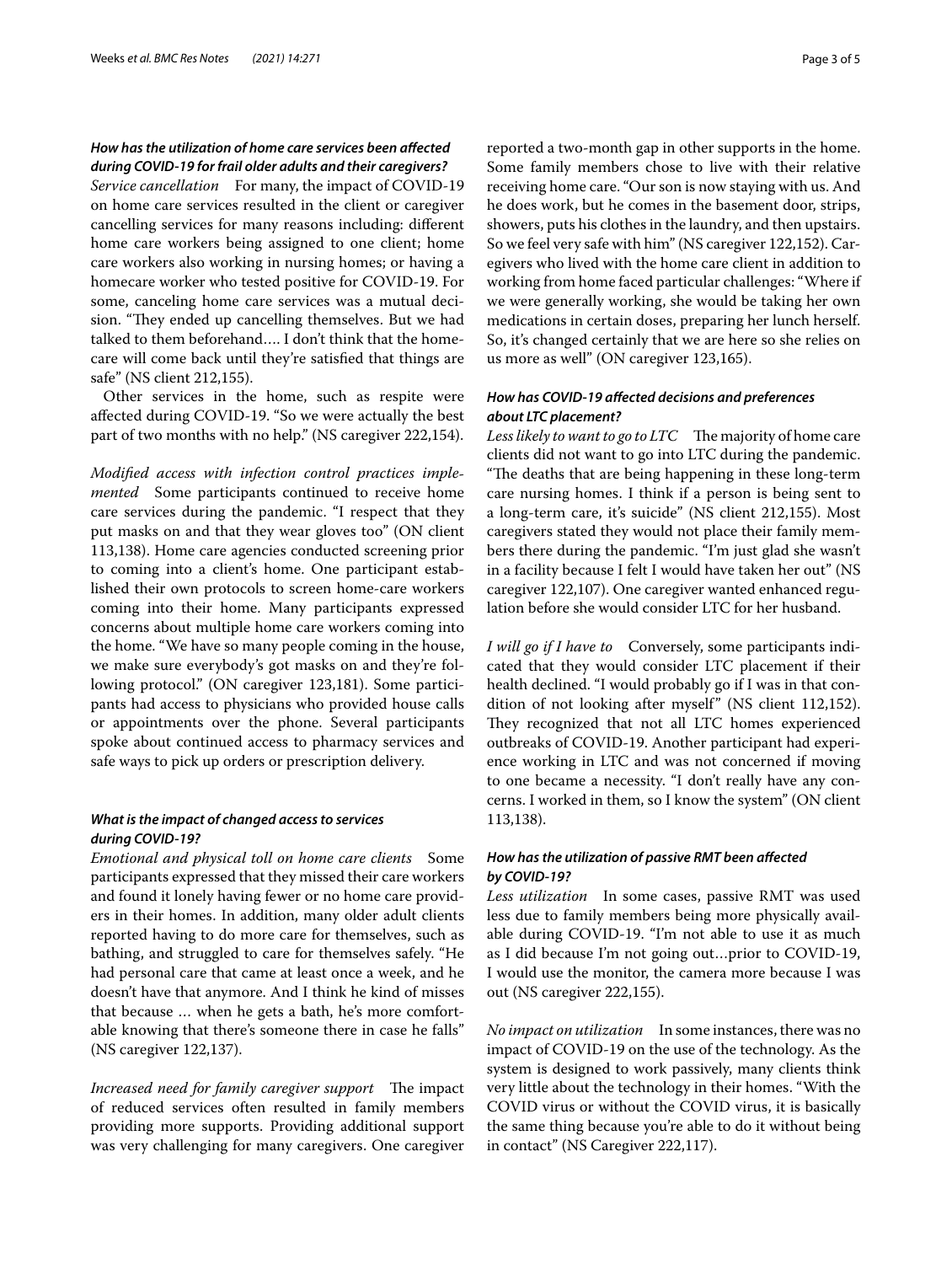*Increased utilization* Some caregivers found that passive RMT was more helpful during COVID-19 to ensure their loved-one was safe and secure. Caregivers who did not live with the home care client were comforted by being able to use the cameras to check on their family member while not having to be physically present and potentially spreading COVID-19. Some caregivers used the camera to monitor the number of diferent people coming into the home to provide personal care. Another caregiver preferred to monitor her mother using the technology rather than have multiple diferent home care workers coming into the home. The acceptance of various forms of technologies increased during the pandemic, especially if it supported being able to remain at home.

#### **Discussion**

Some caregivers found that passive RMT technology was particularly useful within the COVID-19 pandemic context and some clients benefted from knowing that someone was monitoring them. These functions of passive RMTs may become more valued during the pandemic as monitoring can be done without physical contact. There may also be new applications of RMT for home care agencies who could monitor clients without going into the home.

It is imperative to support family and friend caregivers who may need to provide additional care during the COVID-19 pandemic out of necessity. While identifying the need to support caregivers of older adults is well-established [[9,](#page-6-8) [10\]](#page-6-9), this need is more intensifed in the pandemic context. Creative ways to support caregivers are needed, such as supports that can be provided remotely (e.g., online support groups).

A key concern raised by our participants was having multiple home care providers coming into their homes. The issue of care staff working across multiple LTC homes has been clearly identifed to mitigate the spread of COVID-19 [\[11](#page-6-10)]. Prior to the COVID-19 context, the lack of consistent home care providers was identifed as a concern about quality of care  $[12, 13]$  $[12, 13]$  $[12, 13]$  $[12, 13]$ . The current pandemic may provide additional impetus for improving various aspects that could contribute to staff retention such as improving compensation, education and training, and working conditions [\[14](#page-6-13), [15](#page-6-14)].

In addition to changes in services, the pandemic created a situation in which many people were even less open to considering moving to a LTC home. Most older adults prefer to live as independently as possible in their own homes in the community  $[16]$  $[16]$ . Our results indicate that this may be amplifed during the COVID-19 pandemic context, and there may be even greater need to expedite the development of innovative housing and care options to meet the needs of frail older adults who do not wish to move to a traditional LTC home.

In conclusion, there was clearly a diversity of experiences of the participants in our study within the context of the COVID-19 pandemic. While we expected that many community-dwelling older adults would be afected by a loss or modifcation of home care services [\[3](#page-6-2)], in this study we provided additional insights into the impact of COVID-19 on the lives of home care clients and their caregivers. Many were afected drastically by the elimination or reduction of access to services. Our results highlight the vulnerability of home care clients and their caregivers during the pandemic.

#### **Limitations**

There are limitations of the utility of passive RMT within the context of the COVID-19 pandemic as it does not address the social isolation that many older adults may be experiencing. Also, not all home care clients have equal access to high-speed internet which could create disparities for those living in urban versus rural or remote locations. We collected data in two Canadian provinces. Our results can not be transferred to other jurisdictions, especially where diferent home care practices have been employed during the pandemic (e.g., diferent ways that services have been modifed).

#### **Abbreviations**

LTC: Long-term care; NS: Nova Scotia; ON: Ontario; RMT: Remote monitoring technology.

#### **Acknowledgements**

We thank the entire Caring Near and Far research team, study participants, and our advisory groups for their contributions to this research.

#### **Authors' contributions**

LD, GW, KL, SN, and LEW made substantial contributions to the conception and design of this work. SN, WL, and BH contributed to the acquisition of data. All authors contributed to data analysis and interpretation. LEW drafted the manuscript, and all authors were involved in the revision of the manuscript. All authors approved the submitted manuscript and have agreed to be personally accountable for their own contributions and to the accuracy and integrity of the research. All authors read and approved the fnal manuscript.

#### **Funding**

Funding for this was research was provided by the Canadian Institutes of Health Research Operating Grant through the eHealth Innovation Partnership Program-Seniors with Complex Care Needs (EH2-143561). The funder had no role in the design of the study, data collection, data analysis, or interpretation of the results.

#### **Availability of data and materials**

The data analysed during this study are not publicly available as the qualitative data may be identifable. Questions about access to deidentifed data should be addressed to the corresponding author.